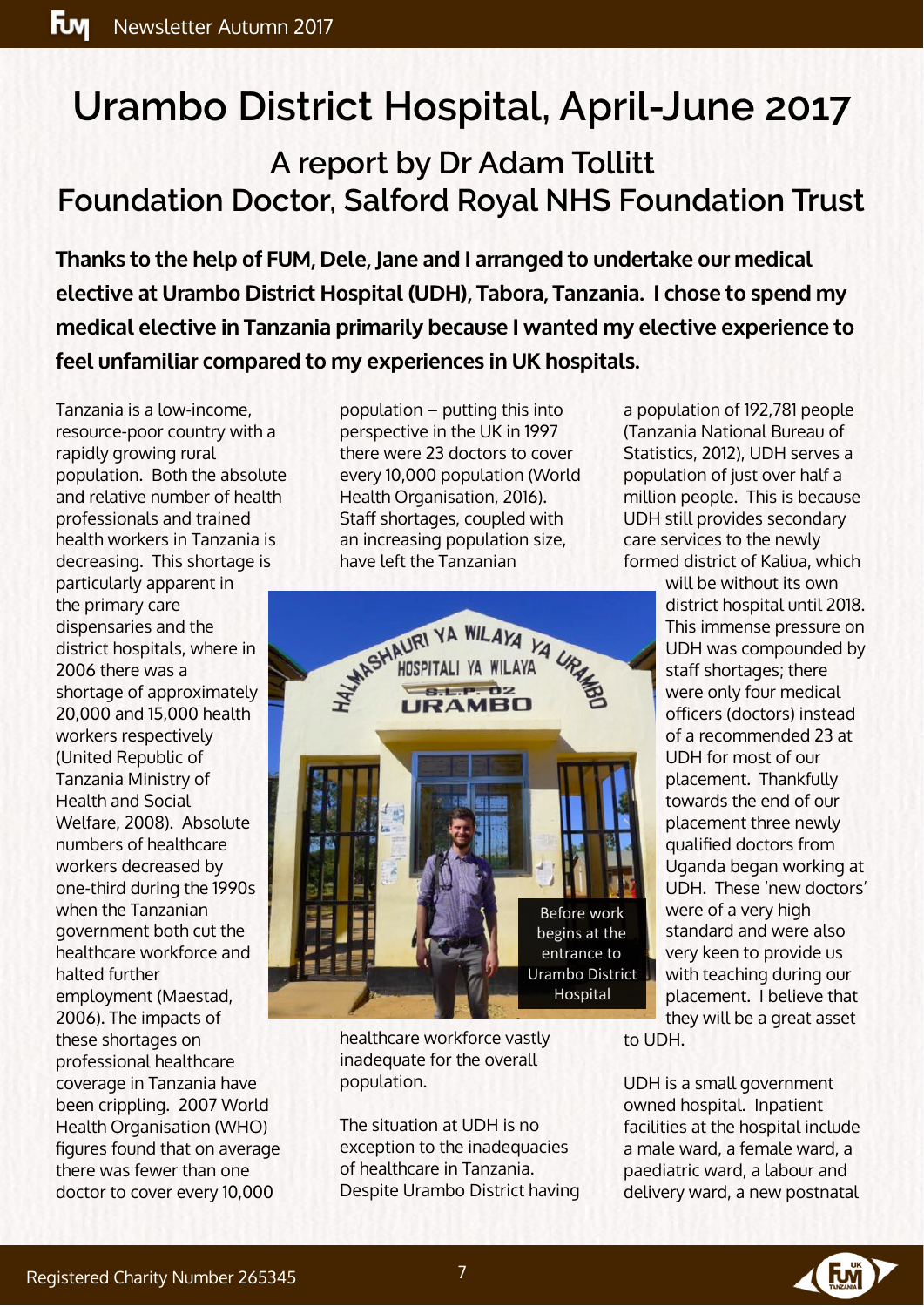care facility and two operating theatres. Outpatient facilities include a bustling outpatient department, a maternal and child health centre and a sexual health clinic. The hospital also has a laboratory that can carry out basic blood analysis, HIV monitoring, TB diagnostics and point of care testing of HIV and malaria. The imaging department at the hospital is basic, although both x-ray and ultrasound services are available. There is currently a construction project underway at the hospital to build two, much needed, operating theatres. Whilst we were at UDH, the walls of the building had been constructed, but the project had come to a standstill due to the project's sponsor having stopped the funding stream.

During my time at UDH, I was surprised most by the lack of basic medical equipment at the hospital: equipment that is taken for granted in our own NHS. For example, before we arrived there were only two working pulse oximeters in the whole hospital. Pulse oximeters are a key piece of equipment that are used to measure levels of oxygen in the blood. Even the anaesthetist did not have access to a pulse oximeter to measure the blood oxygen levels of his patients once they had been anaesthetised for surgery. Thankfully, before travelling to Tanzania, Dr Iain Chorlton had provided us with three new pulse oximeters to take with us to UDH. During our placement, these were invaluable in the monitoring of sick patients. Unfortunately, there were not

enough pulse oximeters to distribute to every ward. This became a problem when some patients became sick and staff had to run around the hospital

 During my time at UDH, I was surprised most by the lack of basic medical equipment at the hospital: equipment that is taken for granted in our own  $NHS.$ 

trying to find this basic equipment that should be available on every ward. Furthermore, the hospital was short of other basic monitoring equipment including sphygmomanometers (for blood pressure monitoring) and thermometers.

• There were many times when very unwell patients requiring supplementary oxygen had to go without because the oxygen concentrator was required for someone else who was acutely  $unwell.$   $\rightarrow$ 

Another issue encountered during our placement was the lack of supplementary oxygen that could be provided to sick patients. In UK hospitals, if a patient requires oxygen then a face mask or nasal cannula is

plugged into the oxygen tap found behind every patient bed and the oxygen is simply turned on. At UDH there is no central oxygen supply so oxygen concentrators are used to deliver filtered oxygen from room air to patients. Unfortunately, UDH only had access to three oxygen concentrator machines. With one permanently kept in theatre for surgical patients and one permanently kept on the labour ward for neonates, this left only one machine for the rest of the hospital. There were many times when very unwell patients requiring supplementary oxygen had to go without because the oxygen concentrator was required for someone else who was acutely unwell. I remember one occasion when a semiconscious patient with cerebral malaria who had oxygen saturations of 78% (normally should be greater than 94%) had his oxygen supply removed because the oxygen concentrator was needed for a patient who was having a severe asthma attack. Furthermore, only the oxygen concentrator in theatre had an accompanying face mask. The other oxygen concentrators had only accompanying nasal cannulae. The problem with nasal cannulae is that they can only effectively deliver lower levels of oxygen, for example 1-4 litres/minute. Due to the shortage of face masks, acutely unwell patients were being given higher levels of oxygen through nasal cannulae. Not only does this not deliver the higher levels of oxygen effectively, but also it can cause harm to tissue inside the

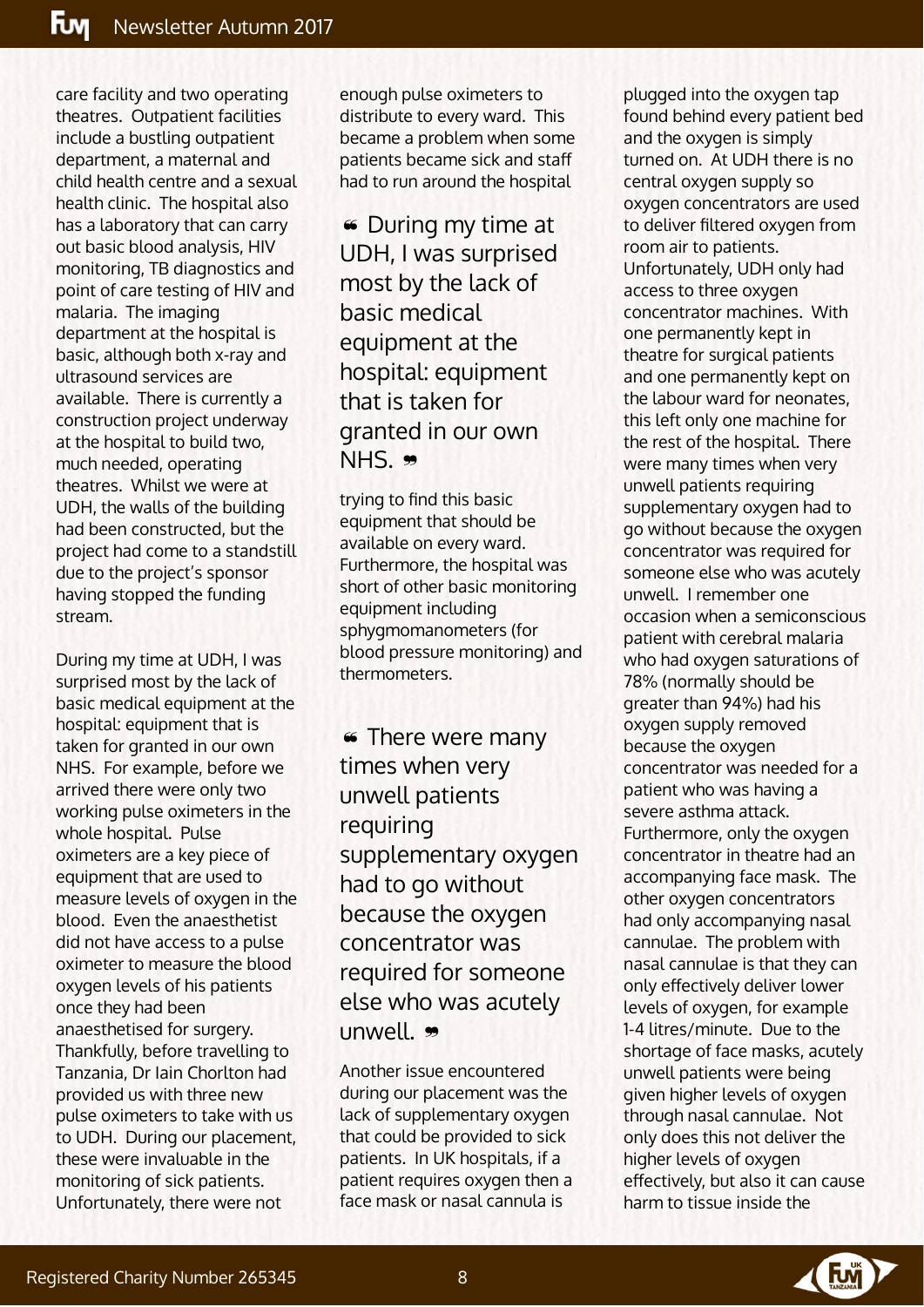



Nightingale Day celebrations

patient's nose. I found it frustrating knowing that oxygen face masks cost only a few pounds in the UK and patients at UDH were not being treated with appropriate equipment due to a resource shortage.

Despite the challenges at UDH of providing healthcare with limited resources, I was amazed at the dedication and enthusiasm that the staff at UDH had for their work. I remember Dr Ongati carrying out the Monday ward rounds for all the inpatient wards in the hospital after spending the weekend being the only doctor covering the whole hospital. I also remember Peter, a recently qualified midwife, just about to leave the hospital to go home then run back to the delivery ward to deliver three newborns. I could tell that all the staff in the hospital were very proud of their work. This was demonstrated during the celebrations to commemorate International Nurses Day and the anniversary of Florence Nightingale, the founder of modern nursing. Knowing that

this date is not significantly commemorated by healthcare workforces in the UK, I was surprised to find out that there would be a 'celebration' at UDH to mark this occasion. I was completely amazed on the day when I was taken on a procession around Urambo with most of the hospital staff, that culminated in the handing out of drinks and soap to all the patients in the hospital. This was followed by a celebration that included dancing, singing and a huge feast of Tanzanian food. It was incredible to be a part of this celebration and to see all the staff thanking each other for their hard work throughout the previous year.

To finish my report of UDH, I wanted to reflect on one of my first experiences at UDH. On

hospital. Whilst showing us around the paediatric ward, he pointed to a side door which was the entrance to the paediatric intensive care unit. Inside, the room was about half the size of a normal ward side room in a UK hospital. The room contained nothing more than two small beds with a mosquito net covering each. There were no LCD screens displaying advanced physiological parameters that are common place in UK hospital intensive care units. Moreover, the intensive care unit did not have a dedicated nurse for monitoring any deterioration in the sickest patients that are occupying the intensive care room. The



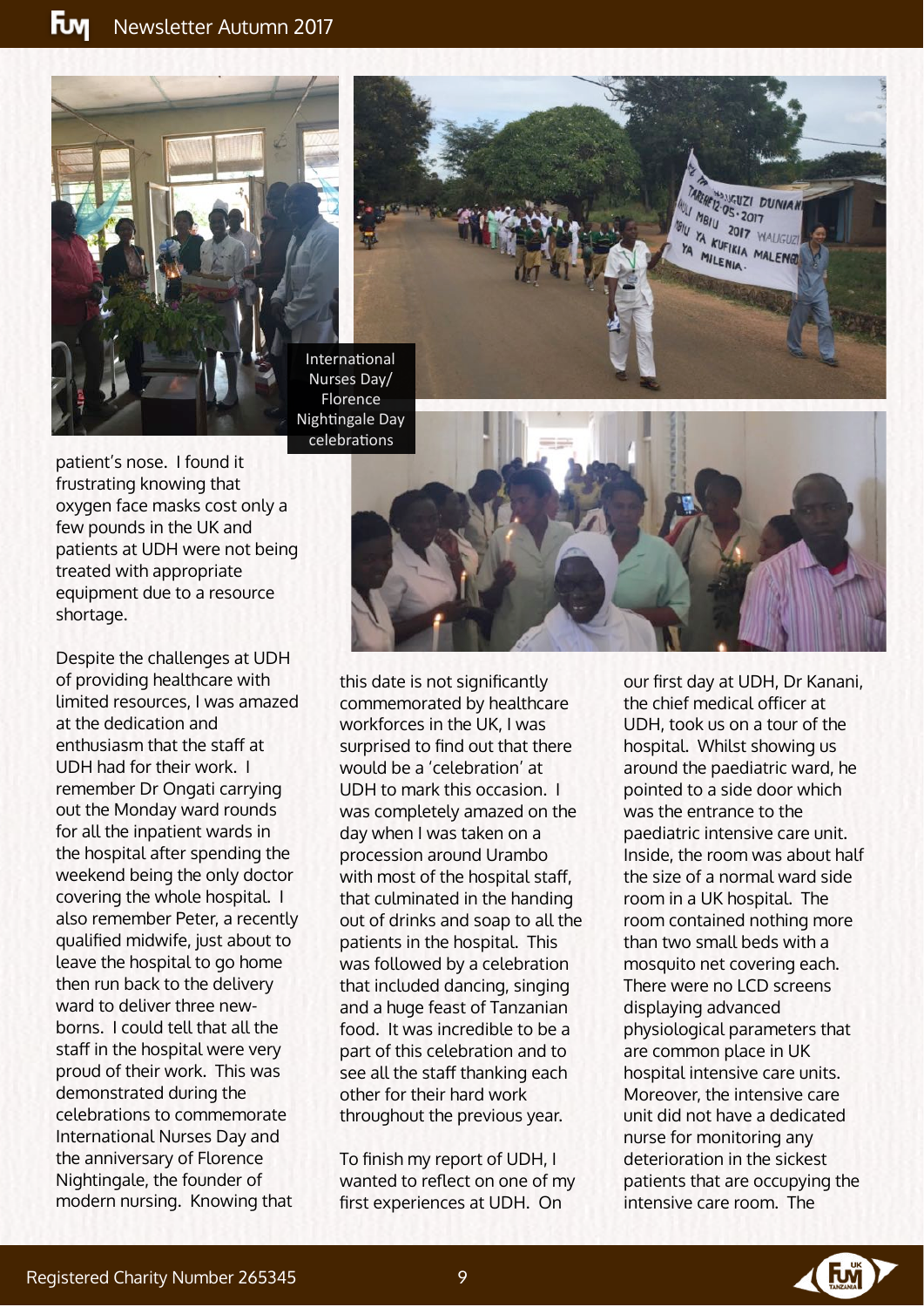

differences between this intensive care unit and an intensive care unit in the UK were stark. I was so surprised by these differences that I had barely noticed that there were two young girls laying in the beds in the room. Furthermore, I had missed that one of the girls was unresponsive and had stopped breathing. Dr Kanani began performing CPR on the young girl, but it quickly became apparent that the girl could not be saved. Dr Kanani then covered the girl with a blanket and said, 'Let's go to see the male ward now.' We were all silent and completely shocked as we walked over to the male ward. This was supposed to be a quick tour of the hospital and none of us had expected for a patient to pass away in front of us.

The young girl who died had sadly suffered from cerebral malaria. This was my first experience of malaria both in Tanzania and in my medical training. It quickly highlighted to me how lethal this infection can be. Malaria is the top cause of inpatient admissions at UDH. During our placement, we saw hundreds of patients who had contracted it. Malaria was particularly prevalent during our placement because we visited Urambo towards the end of the wet season when mosquito numbers are high. Urambo FDC became a bit of a hotbed for malaria during our stay. I remember one weekend when between us we took five FDC students to the hospital for malarial treatment.

During my placement, I learnt a lot about malaria which is an infection that is uncommon in UK hospitals so it was very beneficial for me to see such a high turnover of patients with malaria and related complications. Seeing that malaria was such a big health problem, we decided to take the opportunity to provide some teaching to the students at Urambo FDC about prevention of malaria and the symptoms to look out for if someone contracts the

infection. The students were already very knowledgeable about malaria, but hopefully the training will help reduce some of the malaria burden at Urambo FDC.

Again, I would like to thank FUM for their support before and during our placement at UDH. I would especially like to thank Rod Smith, Nick Vinall, Jo Taylor and Iain Chorlton for all the help that they provided us. My thanks also go to Mr Nestory (Urambo FDC Principal) and all his staff at Urambo FDC for being the most generous of hosts during our stay in Devon House. Finally, I would like to thank Dr Kagya (Urambo District Medical Officer) and all the staff at UDH for allowing us to work alongside them in their hospital and for making us feel so welcome at the hospital.

#### **References**

Maestad, O. (2006). Human resources for health in Tanzania: Challenges, policy options and knowledge gaps,, CHR. Michelsen Institute.

Tanzania National Bureau of Statistics (2012). Population and Housing Census. Tanzania.

United Republic of Tanzania Ministry of Health and Social Welfare (2008). Human resource for health strategic plan 2008–2013,.

World Health Organisation. (2016). "Global Health Observatory (GHO) data." Retrieved 15/02/2016, 2016, [from http://www.who.int/gho/](http://www.who.int/gho/en/) en/.